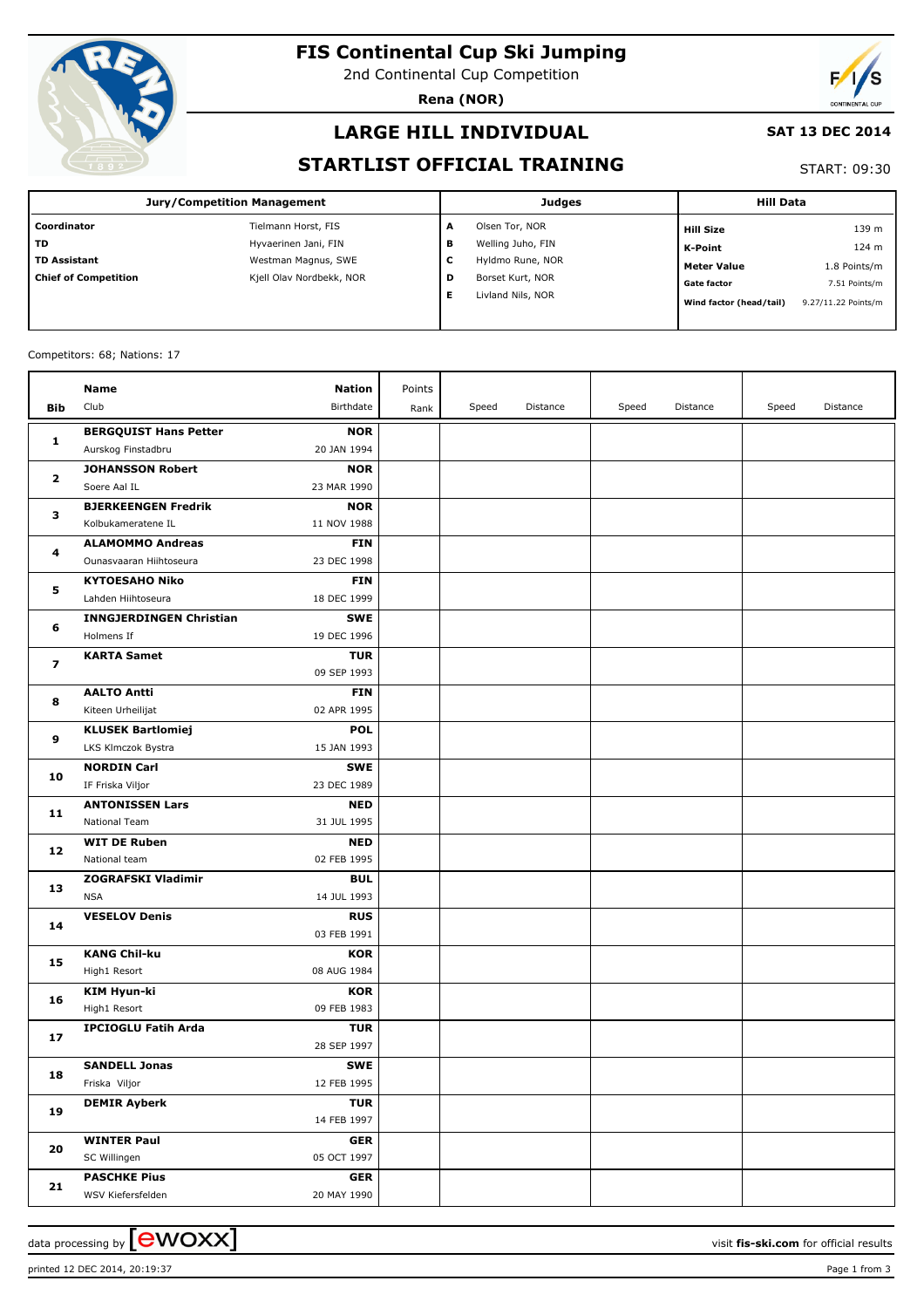

# **FIS Continental Cup Ski Jumping**

2nd Continental Cup Competition

**Rena (NOR)**



### **LARGE HILL INDIVIDUAL**

#### **SAT 13 DEC 2014**

### **STARTLIST OFFICIAL TRAINING**

START: 09:30

|     | <b>Name</b>                                         | <b>Nation</b>             | Points                |       |          |       |          |       |          |
|-----|-----------------------------------------------------|---------------------------|-----------------------|-------|----------|-------|----------|-------|----------|
| Bib | Club                                                | Birthdate                 | Rank                  | Speed | Distance | Speed | Distance | Speed | Distance |
|     | <b>TOROK Eduard</b>                                 | <b>ROU</b>                |                       |       |          |       |          |       |          |
| 22  | CSS Dinamo Rasnov                                   | 02 MAY 1997               |                       |       |          |       |          |       |          |
|     | <b>HUBER Daniel</b>                                 | <b>AUT</b>                |                       |       |          |       |          |       |          |
| 23  | SC Seekirchen-Salzburg                              | 02 JAN 1993               |                       |       |          |       |          |       |          |
| 24  | <b>EGLOFF Luca</b>                                  | SUI                       |                       |       |          |       |          |       |          |
|     | Grabserberg                                         | 06 JUN 1995               |                       |       |          |       |          |       |          |
| 25  | <b>BRASME Paul</b>                                  | <b>FRA</b>                |                       |       |          |       |          |       |          |
|     | <b>U.S VENTRON</b>                                  | 03 AUG 1997               |                       |       |          |       |          |       |          |
| 26  | <b>AALST VAN DER Oldrik</b>                         | <b>NED</b>                |                       |       |          |       |          |       |          |
|     | <b>National Team</b>                                | 01 DEC 1995               |                       |       |          |       |          |       |          |
| 27  | <b>BIEGUN Krzysztof</b>                             | <b>POL</b>                |                       |       |          |       |          |       |          |
|     | SS-R LZS Sokol Szczyrk                              | 21 MAY 1994               |                       |       |          |       |          |       |          |
| 28  | <b>LANIN Ivan</b>                                   | <b>RUS</b>                |                       |       |          |       |          |       |          |
|     |                                                     | 15 JAN 1992               |                       |       |          |       |          |       |          |
| 29  | <b>BUZESCU PURICE Constantin Ro</b><br>Css brasovia | <b>ROU</b><br>19 JUN 1997 |                       |       |          |       |          |       |          |
|     | <b>SINKOVEC Jure</b>                                | <b>SLO</b>                |                       |       |          |       |          |       |          |
| 30  | SSK SAM Ihan                                        | 03 JUL 1985               |                       |       |          |       |          |       |          |
|     | <b>CHERVYAKOV Georgiy</b>                           | <b>RUS</b>                |                       |       |          |       |          |       |          |
| 31  | Perm, Center for Sports Traini                      | 15 FEB 1990               |                       |       |          |       |          |       |          |
|     | <b>BICKNER Kevin</b>                                | <b>USA</b>                |                       |       |          |       |          |       |          |
| 32  | Norge Ski Club                                      | 23 SEP 1996               |                       |       |          |       |          |       |          |
|     | <b>STURSA Vojtech</b>                               | <b>CZE</b>                |                       |       |          |       |          |       |          |
| 33  | Dukla Liberec                                       | 03 AUG 1995               |                       |       |          |       |          |       |          |
| 34  | <b>PITEA Sorin Iulian</b>                           | <b>ROU</b>                |                       |       |          |       |          |       |          |
|     | CSS Dinamo Rasnov                                   | 09 JUL 1997               |                       |       |          |       |          |       |          |
|     | <b>RUDA Adam</b>                                    | <b>POL</b>                |                       |       |          |       |          |       |          |
| 35  | ZTS Zakucie Zagorz                                  | 18 NOV 1995               |                       |       |          |       |          |       |          |
| 36  | <b>RHOADS William</b>                               | <b>USA</b>                |                       |       |          |       |          |       |          |
|     | <b>UOP Sports Clubs</b>                             | 08 JUN 1995               |                       |       |          |       |          |       |          |
| 37  | <b>MAYLAENDER Dominik</b>                           | <b>GER</b>                |                       |       |          |       |          |       |          |
|     | SC Degenfeld                                        | 20 MAR 1995               |                       |       |          |       |          |       |          |
| 38  | <b>FAIRALL Nicholas</b>                             | <b>USA</b>                |                       |       |          |       |          |       |          |
|     | Andover Outing Club                                 | 06 JUL 1989               |                       |       |          |       |          |       |          |
| 39  | <b>MIETUS Krzysztof</b>                             | <b>POL</b>                | $\mathbf{1}$          |       |          |       |          |       |          |
|     | AZS Zakopane<br><b>HVALA Jaka</b>                   | 08 MAR 1991               | 30.                   |       |          |       |          |       |          |
| 40  | Ssk Ponikve                                         | <b>SLO</b><br>15 JUL 1993 | $\overline{2}$<br>29. |       |          |       |          |       |          |
|     | <b>JACOBSEN Anders</b>                              | <b>NOR</b>                | 3                     |       |          |       |          |       |          |
| 41  | Ringkollen Skiklubb                                 | 17 FEB 1985               | 28.                   |       |          |       |          |       |          |
|     | <b>MAYER Nicolas</b>                                | <b>FRA</b>                | $\overline{4}$        |       |          |       |          |       |          |
| 42  | Courchevel                                          | 06 OCT 1990               | 27.                   |       |          |       |          |       |          |
|     | <b>ELVERUM SORSELL Kim Rene</b>                     | <b>NOR</b>                | 5                     |       |          |       |          |       |          |
| 43  | Ullensaker Skiklubb                                 | 06 OCT 1988               | 26.                   |       |          |       |          |       |          |
|     | <b>SCHIFFNER Markus</b>                             | <b>AUT</b>                | 6                     |       |          |       |          |       |          |
| 44  | UVB Hinzenbach-Oberoesterreich                      | 05 JUN 1992               | 25.                   |       |          |       |          |       |          |
|     | <b>INGVALDSEN Ole Marius</b>                        | <b>NOR</b>                | $\overline{7}$        |       |          |       |          |       |          |
| 45  | Steinkjer Skiklubb                                  | 02 OCT 1985               | 24.                   |       |          |       |          |       |          |
| 46  | <b>HALVORSEN Espen Enger</b>                        | <b>NOR</b>                | 8                     |       |          |       |          |       |          |
|     | Eidsvold Vaerk Skiklubb                             | 10 MAY 1990               | 23.                   |       |          |       |          |       |          |
| 47  | <b>DESCHWANDEN Gregor</b>                           | SUI                       | 9                     |       |          |       |          |       |          |
|     | Horw                                                | 27 FEB 1991               | 22.                   |       |          |       |          |       |          |